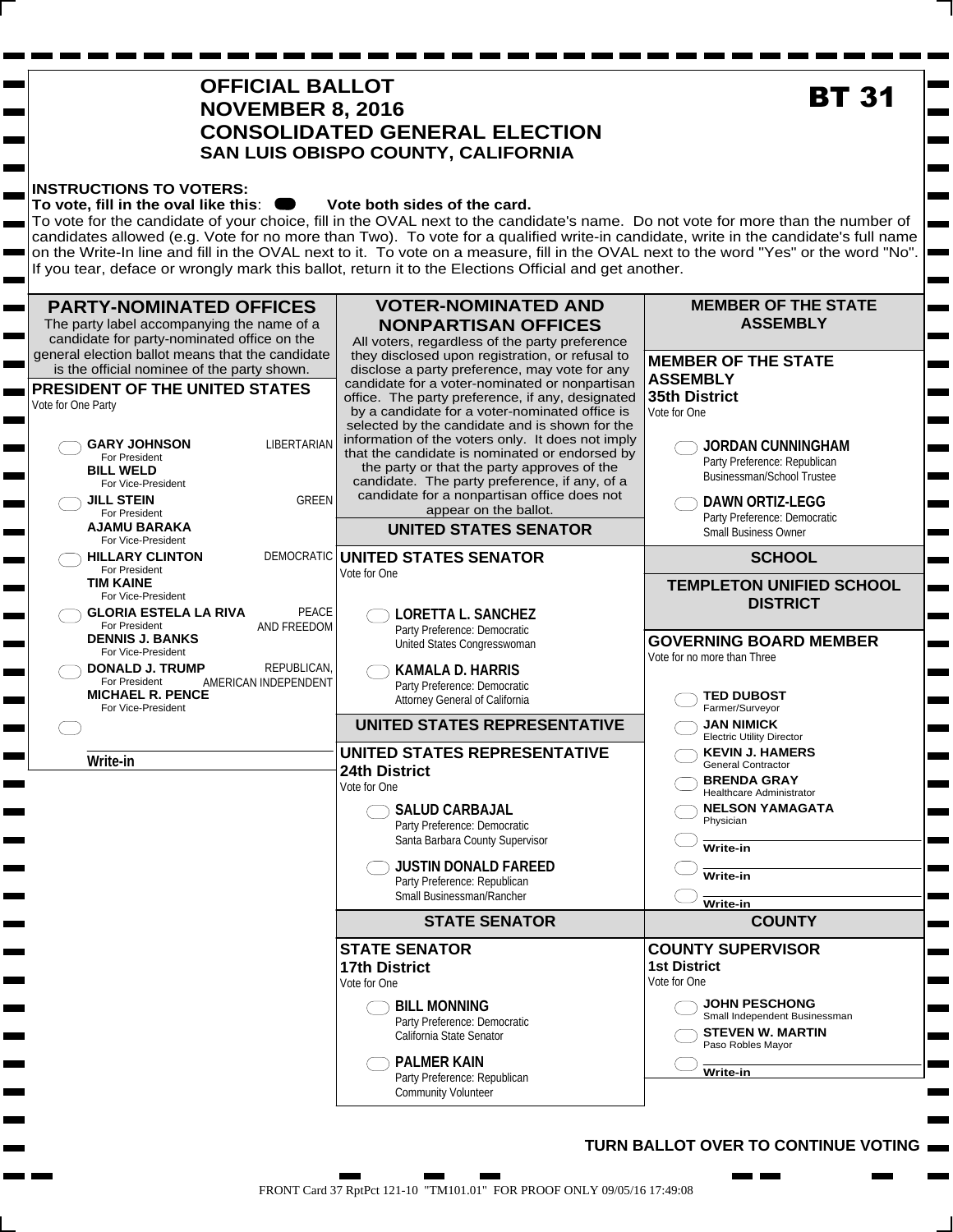| <b>MEASURES SUBMITTED TO THE</b> |  |
|----------------------------------|--|
| <b>VOTERS</b>                    |  |

#### **STATE**

#### **PROPOSITION 51**

**SCHOOL BONDS. FUNDING FOR K-12 SCHOOL AND COMMUNITY COLLEGE FACILITIES. INITIATIVE STATUTE.** Authorizes \$9 billion in general obligation bonds for new construction and modernization of K-12 public school facilities; charter schools and vocational education facilities; and California Community Colleges facilities. Fiscal Impact: State costs of about \$17.6 billion to pay off both the principal (\$9 billion) and interest (\$8.6 billion) on the bonds. Payments of about \$500 million per year for 35 years.

ь

 $\blacksquare$ 

## **PROPOSITION 52**

#### **MEDI-CAL HOSPITAL FEE PROGRAM. INITIATIVE CONSTITUTIONAL AMENDMENT AND STATUTE.**

Extends indefinitely an existing statute that imposes fees on hospitals to fund Medi-Cal health care services, care for uninsured patients, and children's health coverage. Fiscal Impact: Uncertain fiscal effect, ranging from relatively little impact to annual state General Fund savings of around \$1 billion and increased funding for public hospitals in the low hundreds of millions of dollars annually.

#### **PROPOSITION 53**

#### **REVENUE BONDS. STATEWIDE VOTER APPROVAL. INITIATIVE CONSTITUTIONAL AMENDMENT.** Requires statewide voter approval before any revenue bonds can be issued or sold by the state for certain projects if the bond amount exceeds \$2 billion. Fiscal Impact: State and local fiscal effects are unknown and would depend on which projects are affected by the measure and what actions government agencies and voters take in response to the measure's voting requirement.

|  | ٠ |  |
|--|---|--|

#### **PROPOSITION 54**

 $\bigcirc$  YES  $\bigcirc$  NO

#### **LEGISLATURE. LEGISLATION AND PROCEEDINGS. INITIATIVE CONSTITUTIONAL AMENDMENT AND**

**STATUTE.** Prohibits Legislature from passing any bill unless published on Internet for 72 hours before vote. Requires Legislature to record its proceedings and post on Internet. Authorizes use of recordings. Fiscal Impact: One-time costs of \$1 million to \$2 million and ongoing costs of about \$1 million annually to record legislative meetings and make videos of those meetings available on the Internet.

| PROPOSITION 55                                           |
|----------------------------------------------------------|
| TAX EXTENSION TO FUND EDUCATION AND                      |
| HEALTHCARE. INITIATIVE CONSTITUTIONAL                    |
| <b>AMENDMENT.</b> Extends by twelve years the temporary  |
| personal income tax increases enacted in 2012 on         |
| earnings over \$250,000, with revenues allocated to K-12 |
| schools, California Community Colleges, and, in certain  |
| years, healthcare. Fiscal Impact: Increased state        |

revenues - \$4 billion to \$9 billion annually from 2019-2030 depending on economy and stock market. Increased funding for schools, community colleges, health care for low-income people, budget reserves, and debt payments.



#### **PROPOSITION 56**

**CIGARETTE TAX TO FUND HEALTHCARE, TOBACCO USE PREVENTION, RESEARCH, AND LAW ENFORCEMENT. INITIATIVE CONSTITUTIONAL AMENDMENT AND STATUTE.** Increases cigarette tax by \$2.00 per pack, with equivalent increase on other tobacco products and electronic cigarettes containing nicotine. Fiscal Impact: Additional net state revenue of \$1 billion to \$1.4 billion in 2017-18, with potentially lower revenues in future years. Revenues would be used primarily to augment spending on health care for low-income Californians.

| -       |
|---------|
| ١I<br>ı |

**PROPOSITION 57 CRIMINAL SENTENCES. PAROLE. JUVENILE CRIMINAL PROCEEDINGS AND SENTENCING. INITIATIVE CONSTITUTIONAL AMENDMENT AND STATUTE.** Allows parole consideration for nonviolent felons. Authorizes sentence credits for rehabilitation, good behavior, and education. Provides juvenile court judge decides whether juvenile will be prosecuted as adult. Fiscal Impact: Net state savings likely in the tens of millions of dollars annually, depending on implementation. Net county costs of likely a few million dollars annually.

 $\bigcirc$  yes  $\bigcap$  NO

| $\sim$ $\sim$ | ٠<br>. |
|---------------|--------|

#### **PROPOSITION 58 ENGLISH PROFICIENCY. MULTILINGUAL EDUCATION. INITIATIVE STATUTE.** Preserves requirement that public schools ensure students obtain English language proficiency. Requires school districts to solicit parent/community input in developing language acquisition programs. Requires instruction to ensure English acquisition as rapidly and effectively as possible. Authorizes school districts to establish dual-language immersion programs for both native and non-native English speakers. Fiscal Impact: No notable fiscal effect on school districts or state government.

### $\bigcap$  YES  $\bigcirc$  NO

#### **PROPOSITION 59 CORPORATIONS. POLITICAL SPENDING. FEDERAL CONSTITUTIONAL PROTECTIONS. LEGISLATIVE ADVISORY QUESTION.** Asks

whether California's elected officials should use their authority to propose and ratify an amendment to the federal Constitution overturning the United States Supreme Court decision in *Citizens United v. Federal Election Commission. Citizens United* ruled that laws placing certain limits on political spending by corporations and unions are unconstitutional. Fiscal Impact: No direct fiscal effect on state or local governments.

Shall California's elected officials use all of their constitutional authority, including, but not limited to, proposing and ratifying one or more amendments to the United States Constitution, to overturn Citizens United v. Federal Election Commission (2010) 558 U.S. 310, and other applicable judicial precedents, to allow the full regulation or limitation of campaign contributions and spending, to ensure that all citizens, regardless of wealth, may express their views to one another, and to make clear that corporations should not have the same constitutional rights as human beings?



## $\bigcirc$  NO

#### **PROPOSITION 60 ADULT FILMS. CONDOMS. HEALTH REQUIREMENTS. INITIATIVE STATUTE.** Requires adult film performers to use condoms during filming of sexual intercourse. Requires producers to pay for performer vaccinations, testing, and medical examinations. Requires producers to post condom requirement at film sites. Fiscal Impact: Likely reduction of state and local tax revenues of several million dollars annually. Increased state spending that could exceed \$1 million annually on regulation, partially offset by new fees.



#### **PROPOSITION 61 STATE PRESCRIPTION DRUG PURCHASES. PRICING STANDARDS. INITIATIVE STATUTE.**  Prohibits state from buying any prescription drug from a drug manufacturer at price over lowest price paid for the drug by United States Department of Veterans Affairs. Exempts managed care programs funded through Medi-Cal. Fiscal Impact: Potential for state savings of an unknown amount depending on (1) how the measure's implementation challenges are addressed and (2) the responses of drug manufacturers regarding the provision and pricing of their drugs.



 $\bigcirc$  NO

### **TURN BALLOT OVER TO CONTINUE VOTING**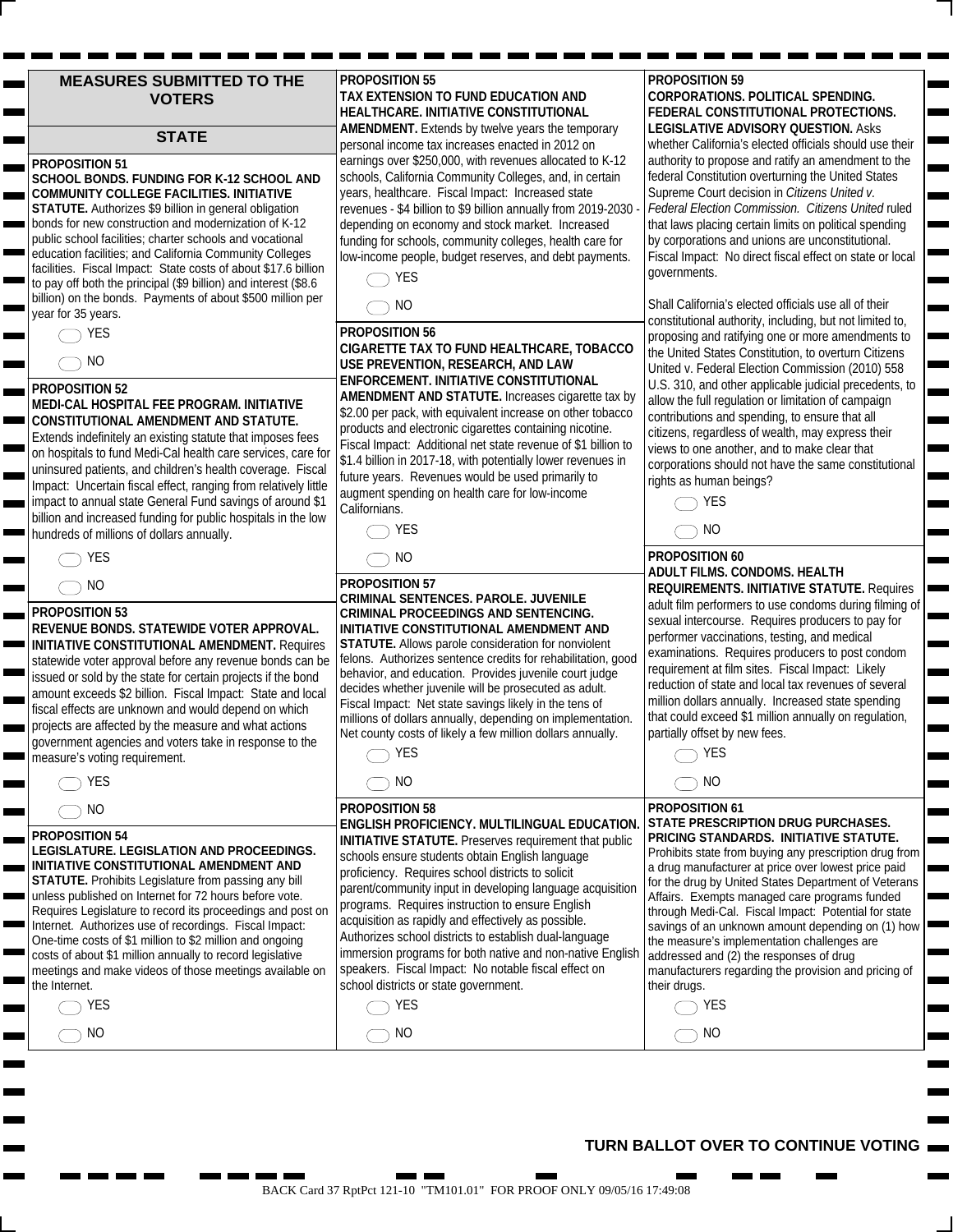# $\bigcirc$  YES  $\bigcirc$  NO permits sale of recycled paper bags and reusable bags. Fiscal Impact: Relatively small fiscal effects on state and local governments, including a minor increase in state administrative costs and possible minor local government savings from reduced litter and waste management costs. FRONT Card 11 RptPct 121-10 "TM101.01" FOR PROOF ONLY 09/05/16 17:48:21

**STATE PROPOSITION 62 DEATH PENALTY. INITIATIVE STATUTE.** Repeals death penalty and replaces it with life imprisonment without possibility of parole. Applies retroactively to existing death sentences. Increases the portion of life inmates' wages that may be applied to victim restitution. Fiscal Impact: Net ongoing reduction in state and county criminal justice costs of around \$150 million annually within a few years, although the impact could vary by tens of millions of dollars

**MEASURES SUBMITTED TO THE VOTERS**

**INSTRUCTIONS TO VOTERS:** 

 $\bigcap$  YES depending on various factors.

 $\bigcirc$  NO

#### **PROPOSITION 63**

**FIREARMS. AMMUNITION SALES. INITIATIVE STATUTE.** Requires background check and Department of Justice authorization to purchase ammunition. Prohibits possession of large-capacity ammunition magazines. Establishes procedures for enforcing laws prohibiting firearm possession by specified persons. Requires Department of Justice's participation in federal National Instant Criminal Background Check System. Fiscal Impact: Increased state and local court and law enforcement costs, potentially in the tens of millions of dollars annually, related to a new court process for removing firearms from prohibited persons after they are convicted.

|--|--|

 $\bigcirc$  NO

#### **PROPOSITION 64**

#### **MARIJUANA LEGALIZATION. INITIATIVE STATUTE.**

Legalizes marijuana under state law, for use by adults 21 or older. Imposes state taxes on sales and cultivation. Provides for industry licensing and establishes standards for marijuana products. Allows local regulation and taxation. Fiscal Impact: Additional tax revenues ranging from high hundreds of millions of dollars to over \$1 billion annually, mostly dedicated to specific purposes. Reduced criminal justice costs of tens of millions of dollars annually.

 $\bigcirc$  YES

m. **The Contract** 

O NO

#### **PROPOSITION 65**

If you tear, deface or wrongly mark this ballot, return it to the Elections Official and get another.

**CONSOLIDATED GENERAL ELECTION SAN LUIS OBISPO COUNTY, CALIFORNIA**

**OFFICIAL BALLOT NOVEMBER 8, 2016**

To vote, fill in the oval like this:  $\bullet\bullet\bullet$  Vote both sides of the card.

#### **CARRYOUT BAGS. CHARGES. INITIATIVE STATUTE.**  Redirects money collected by grocery and certain other retail stores through mandated sale of carryout bags. fund to support specified environmental projects. Fiscal

To vote for the candidate of your choice, fill in the OVAL next to the candidate's name. Do not vote for more than the number of candidates allowed (e.g. Vote for no more than Two). To vote for a qualified write-in candidate, write in the candidate's full name on the Write-In line and fill in the OVAL next to it. To vote on a measure, fill in the OVAL next to the word "Yes" or the word "No".

> Requires stores to deposit bag sale proceeds into a special Impact: Potential state revenue of several tens of millions of dollars annually under certain circumstances, with the monies used to support certain environmental programs.

 $\bigcirc$  yes  $\bigcirc$  NO

#### **PROPOSITION 66 DEATH PENALTY. PROCEDURES. INITIATIVE**

**STATUTE.** Changes procedures governing state court challenges to death sentences. Designates superior court for initial petitions and limits successive petitions. Requires appointed attorneys who take noncapital appeals to accept death penalty appeals. Exempts prison officials from existing regulation process for developing execution methods. Fiscal Impact: Unknown ongoing impact on state court costs for processing legal challenges to death sentences. Potential prison savings in the tens of millions of dollars annually.

 $\bigcap$  YES

 $\bigcirc$  NO

#### **PROPOSITION 67 BAN ON SINGLE-USE PLASTIC BAGS. REFERENDUM.**

A "Yes" vote approves, and a "No" vote rejects, a statute that prohibits grocery and other stores from providing customers single-use plastic or paper carryout bags but

To improve our region's transportation system by: Fixing potholes, repaving local streets, relieving traffic congestion; Improving street, highway and bridge safety; Making bike and transit improvements within and between communities; Increasing senior, veterans, disabled and student transit; and Providing safe routes to school. Shall San Luis Obispo County voters enact a half cent transportation sales tax, providing \$25,000,000 annually for nine (9) years, requiring independent citizens' oversight, where all funds stay local and cannot be taken by the State? **EXECUTE:**<br>
The candidate's full naison of "Yes" or the word "New Yes" or the word "New Yes" or the word "New Yes" (releving local strects, releving the change send rowing street, highway and bridge independent and technic

 $\bigcirc$  YES  $\bigcirc$  NO

### **COUNTY**

#### **MEASURE J-16**



<u>and the second</u>

**END OF BALLOT** 



E

## **BT 31B**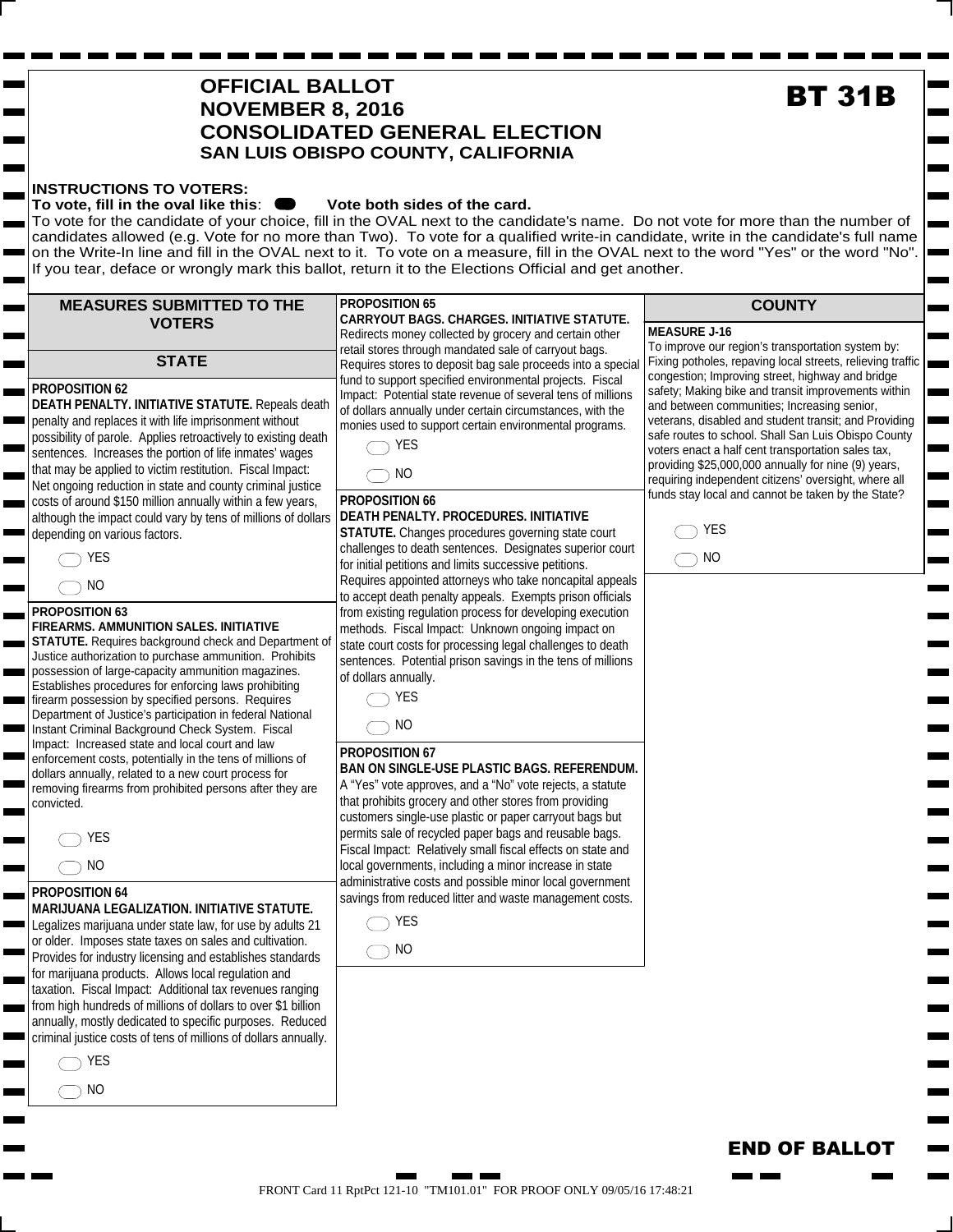**031**



## **County of San Luis Obispo**

Consolidated General Election Tuesday, November 8, 2016

# VBM Voter Information Guide

- Your **OFFICIAL BALLOT** along with this Voter Information Guide are contained in this Vote-By-Mail (VBM) packet because you either applied for **PERMANENT VBM STATUS** or you reside in a **VBM PRECINCT**.
- **This will be the only official mailing from the County.** There is no sample ballot in this booklet since your **OFFICIAL BALLOT** is included. If you desire a copy of the ballot for your use, you can view or download one from the Clerk-Recorder's website or contact us and one will be sent to you.
- x **The deadline for return of Vote By Mail ballots is 8:00pm, Tuesday, November 8, 2016.** Mailed ballots must be postmarked on or before Election Day and be received in the Clerk-Recorder's office no later than three days after Election Day to be counted. Please be sure to affix sufficient postage for mailing, currently **\$0.47**.
- On Election Day you may return your ballot to any polling place, including our offices, in San Luis Obispo County between 7:00am and 8:00pm. Polling places for this election are listed in this booklet.
- x **Spoiled Ballot?** If you make a mistake, tear or deface any portion of your ballot, replace the spoiled ballot in the I.D. Return Envelope and follow the instructions on the envelope to receive another ballot.
- x Contact the **Clerk-Recorder** by phone at 781-5228 or via email at elections@co.slo.ca.us with any questions.

## www.slovote.com Follow us:



FACEBOOK.COM/SLOCOUNTYCLERKREC TWITTER.COM/SLOCOUNTYCLERK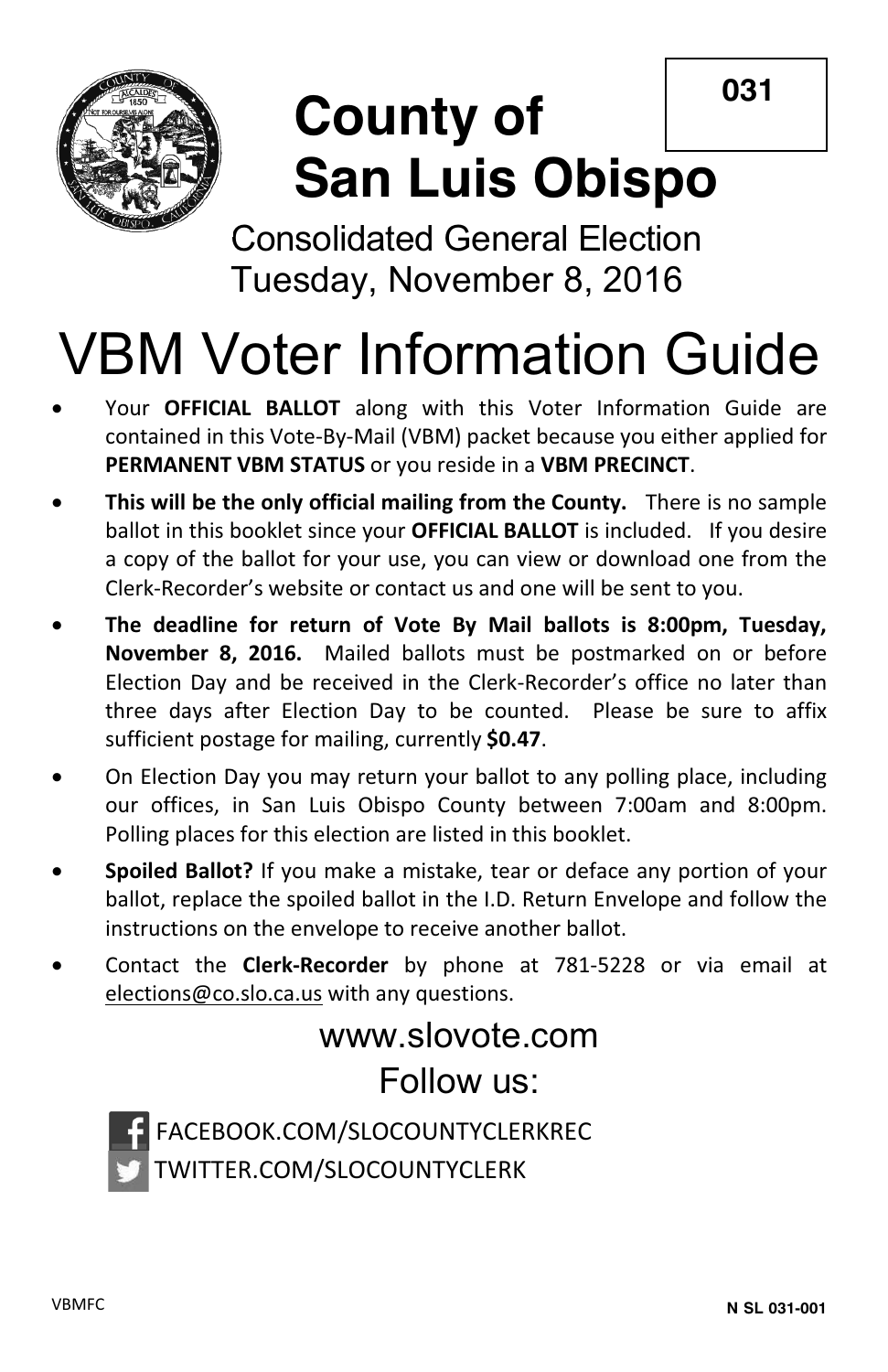## **VOTE BY MAIL INSTRUCTIONS TO VOTERS**

**Use any black or blue colored pen or pencil to mark your ballot. Follow the "Instructions To Voters" on your OFFICIAL BALLOT to vote on the candidates and measures of your choice.** 

## **WHEN YOU HAVE FINISHED VOTING:**

1. Tear off the stub, fold the ballot, seal it in the I.D. Return Envelope, read Declaration of Voter and sign your name in the space provided your signature must look similar to the original signature on your Affidavit of Registration - **DO NOT PRINT YOUR NAME**.

2. If you are unable to sign, you may mark an "X" and have it witnessed by one other person. No one else may sign for you. New legislation allows the use of a signature stamp if it was used on your Affidavit of Registration. Contact the Clerk-Recorder Office for more information.

3. Write your residence address as registered **(not mailing address)** and the date on the lines provided.

4. Affix sufficient first class postage and mail your ballot by **Tuesday, November 1, 2016**, or sooner, to ensure that it arrives by Election Day – **November 8, 2016**. The Postal Service recommends that voters mail ballots one week before the due date to account for any unforeseen events or weather issues and to allow for timely receipt and processing by election officials.

You may also return your ballot in person to the County Clerk-Recorder's Office, 1055 Monterey Street, #D120, San Luis Obispo (8am to 5pm, Monday - Friday) or to our North County Office at 6555 Capistrano Avenue, 2nd Floor, Atascadero (7:30am to 4pm, Monday – Friday). On Election Day, the ballot can be returned to any polling place in the County.

You may vote and return your ballot as soon as you receive it - you do not have to wait until Election Day. However, be aware that once your voted ballot is returned to the Elections Office, either in person or by mail, it is considered **"in the ballot box"** and may not be retrieved.

**Unable to return your ballot?** A voter who is unable to return his/her ballot may designate his/her spouse, child, parent, grandparent, grandchild, sibling or a person residing in the same household as the voter to return the ballot to the Clerk-Recorder or any Election Day polling place in San Luis Obispo County.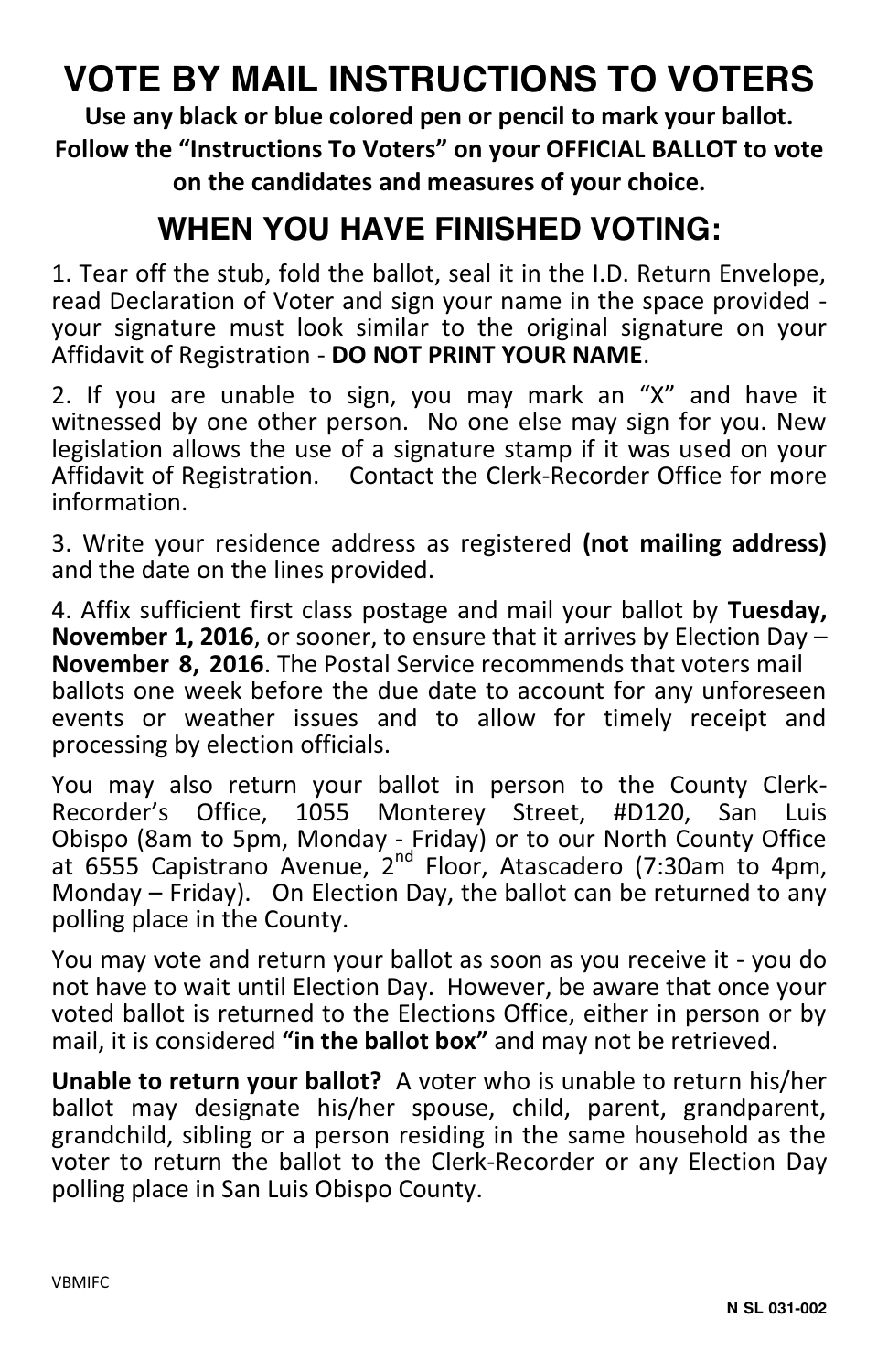## **WHAT'S NEW FOR THIS ELECTION**

## **Presidential Contest is "Party-Nominated"**

- The candidates nominated by each political party are on the ballot.
- The party nominating the candidates is listed with the candidates' names. A candidate may be nominated by more than one party.
- You can write-in a candidate for President and Vice President.

## **Top Two "Voter-Nominated" Contests**

- Applies to U.S. Senate, U.S. Congressional, Statewide and State legislative offices.
- Only the two candidates who receive the highest number of votes cast in the Primary election are on the ballot for the General election.
- Write-in candidates are not allowed for these contests during the General election.
- The rules for **Non-Partisan** contests (i.e. counties, cities, school and special districts) did not change.

## **Party Preference & Political Party Endorsement**

- The political party preference, or no party preference, as indicated on the candidate's voter registration is listed next to or below the candidate's name on the ballot.
- The party designation shown is for the information of the voters only. It is not an endorsement by the party designated.

Parties may provide a list of candidates who have received the official endorsement of the party for printing in this booklet.

#### **PARTY ENDORSEMENTS FOR THE NOVEMBER 8, 2016 ELECTION**

| Party      | <b>Contests</b>                       | Candidate                   |
|------------|---------------------------------------|-----------------------------|
|            | U.S. Representative, 24 <sup>th</sup> | <b>Justin Donald Fareed</b> |
| Republican | State Senate, 17th                    | Palmer Kain                 |
|            | State Assembly, 35th                  | Jordan Cunningham           |
|            | <b>United States Senate</b>           | Kamala D. Harris            |
| Democratic | U.S. Representative, 24th             | Salud Carbajal              |
|            | State Senate, 17th                    | <b>Bill Monning</b>         |
|            | State Assembly, 35th                  | Dawn Ortiz-Legg             |

**\*** The order of parties follows the Randomized Alphabet Drawing conducted by the County.

\* Note: Not all political parties provided endorsements for Top Two "Voter-Nominated" Contests.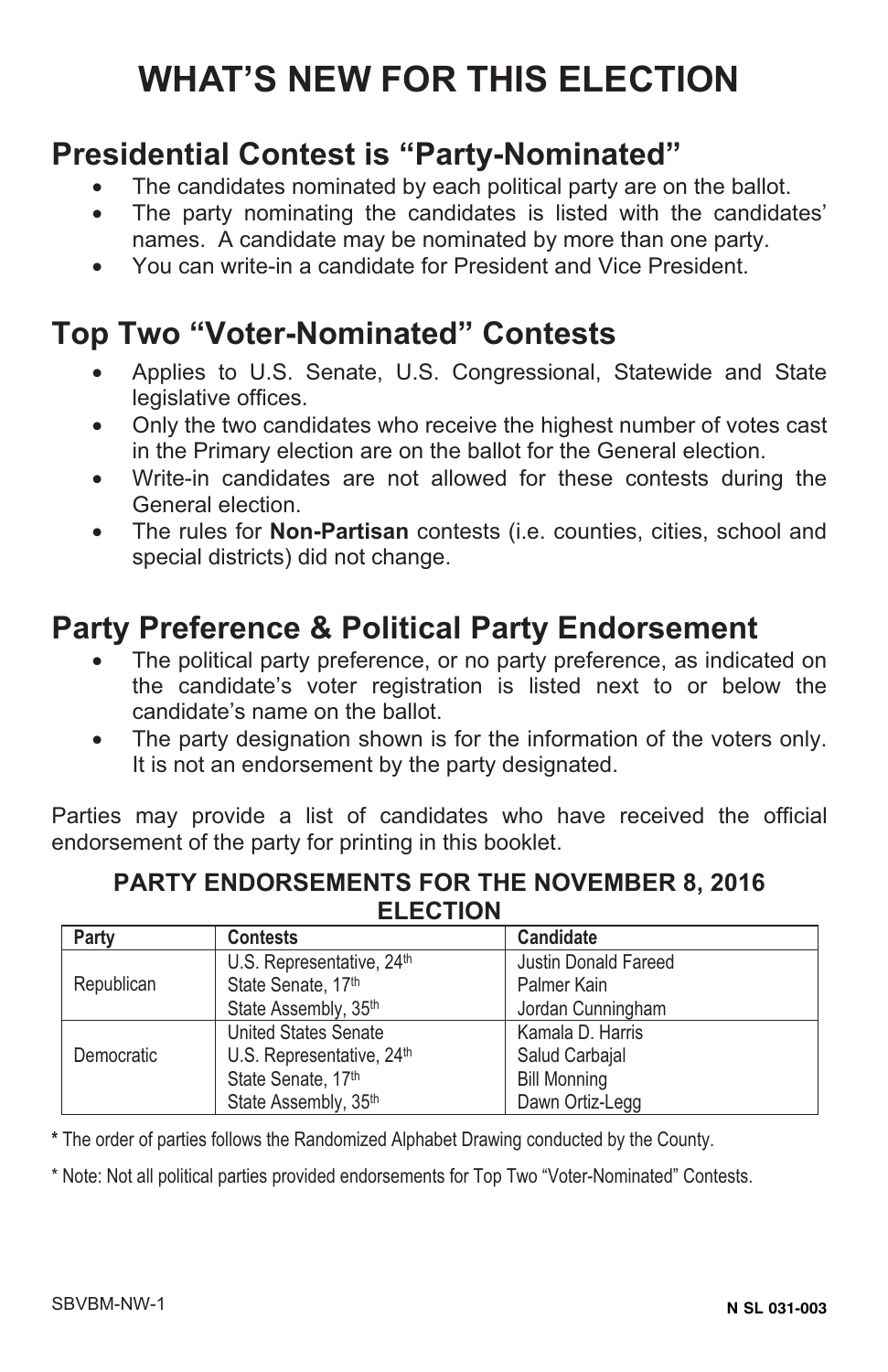## **VOTER'S PAMPHLET INFORMATION SECTION**

The Following Pages Contain Voter Information Applicable to your Ballot Which May Include Any/All of the Following Items:

- Candidates' Statements
- Ballot Measures \*
- Impartial Analyses
- x Arguments and Rebuttals In Favor and Against Ballot Measures

\*Measure J-16 is not included in this booklet. Please refer to the supplemental voter information pamphlet, which is a separate mailing, for information concerning Measure J-16.

This pamphlet section may not contain a statement for each candidate. A complete list of candidates appears on your Ballot/Sample Ballot. Each candidate's statement in this pamphlet is volunteered by the candidate and is printed at his or her expense. Each candidate's statement is printed in uniform format as submitted by the candidate.

Please note that all the statements printed in Spanish, at the candidates' request, follow the English statements for that same contest.

Arguments in support of or in opposition to the proposed laws are the opinions of the authors

## **Campaign Finance Reform**

Among all state legislative candidates appearing on the ballot in San Luis Obispo County, only the candidates listed below have pledged to abide by campaign spending limits as specified in the California Government Code. Candidates agreeing to the campaign spending limits also have the opportunity to have a Statement of Qualifications printed in the local Voter Information Guide, at their own expense.

> 35<sup>th</sup> Assembly District Candidate Jordan Cunningham

17<sup>th</sup> Senate District Candidates Bill Monning Palmer Kain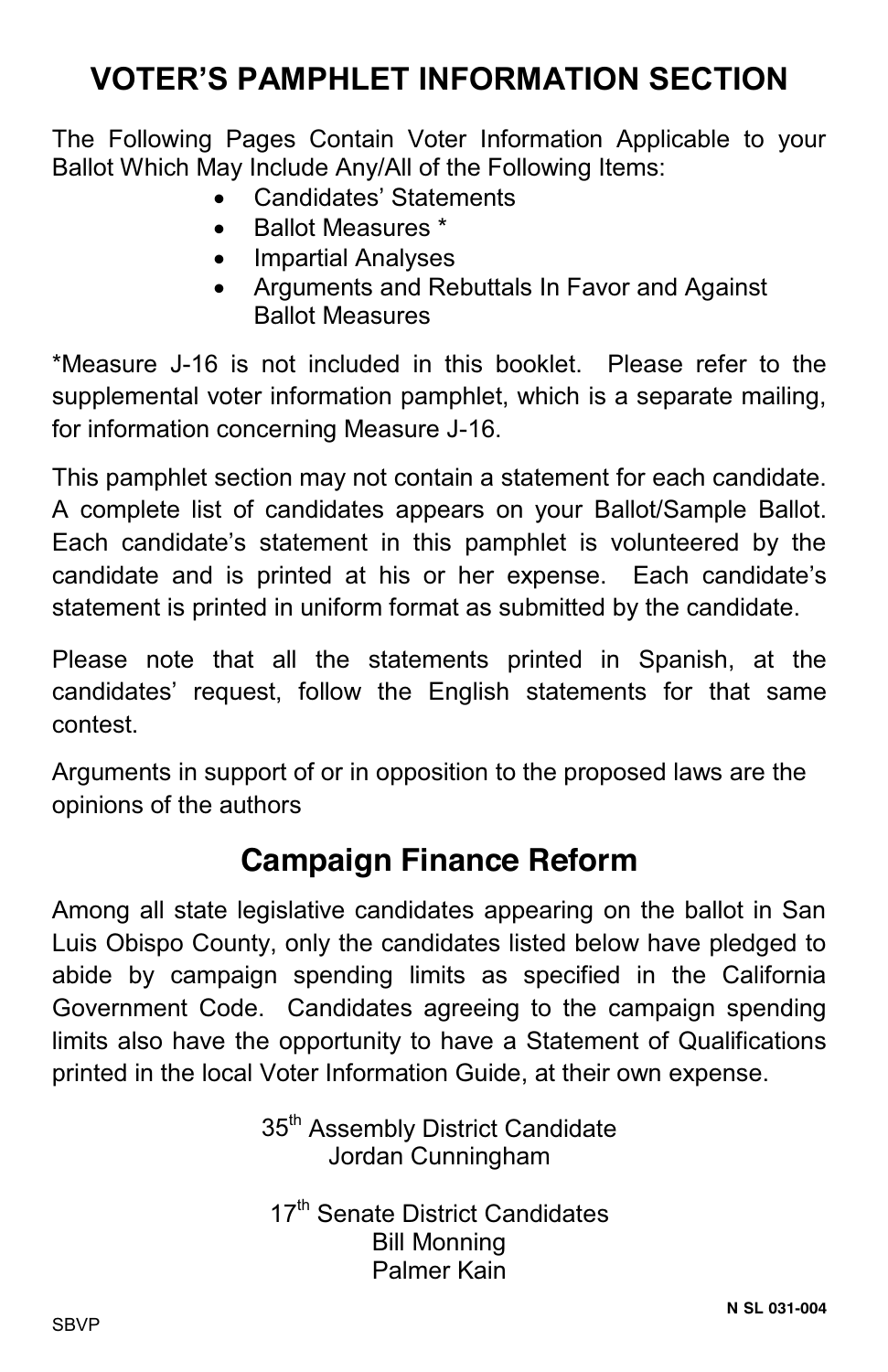#### **STATEMENT OF CANDIDATE FOR U.S. REPRESENTATIVE, 24TH CONGRESSIONAL DISTRICT**

#### **SALUD CARBAJAL**

**Occupation:** Member, Santa Barbara County Board of Supervisors

**Education and Qualifications:** I'm Salud Carbajal. I'm a proud husband, father, and Marine Corps veteran. I was the first in my family to graduate from a university, working two jobs to pay for my education at UCSB. I know what it's like to struggle, and I'm committed to making sure other families have the same opportunities I had to get ahead.

For the last 12 years as a Santa Barbara County Supervisor, I've strived to represent our Central Coast values. I'm proud to have earned endorsements from Planned Parenthood and the Sierra Club for standing up for women's reproductive rights, fighting for marriage equality, and protecting our environment.

I've worked with my Democratic and Republican colleagues to expand health insurance to 14,000 county children; invested in widening Highway 101 and other roads projects to reduce congestion; and protected funding for public safety to keep our communities safe, even during tough economic times. We've done that while using your tax dollars wisely--balancing the budget every year, building up the largest rainy day fund in County history, and earning the highest bond rating in the state.

In Congress, I'll bring that same bipartisan spirit to tackling big issues: bringing down the cost of college; protecting our environment; creating new jobs by supporting small businesses and renewable energy; defeating ISIS; passing comprehensive immigration reform; reducing gun violence; and standing up for women's rights and health care access.

For more information about our campaign, please visit SaludCarbajal.com. I hope to earn your support on November 8<sup>th</sup>. Thank you.

#### **STATEMENT OF CANDIDATE FOR U.S. REPRESENTATIVE, 24TH CONGRESSIONAL DISTRICT**

#### **JUSTIN FAREED**

**Occupation:** Vice President of Local Small Business, Third Generation Cattle Rancher

**Education and Qualifications:** I'm running for Congress to get it working again for the American people, to bring true representation for the Central Coast to Washington, and to solve long-range issues that will affect this and future generations with new leadership and 21st century solutions.

Born and raised on the Central Coast, I attended Santa Barbara High School and continued my education at UCLA. After playing and coaching football at my alma mater, I worked for a senior member of Congress where I led a staff delegation to the Syrian border in Turkey and saw firsthand the instability in the region, helped draft several bills, built consensus among members, and successfully moved things forward.

A third generation California cattle rancher and Vice President of my family's manufacturing and distribution small business, I understand the burdensome taxes and regulations coming out of Washington, and the implications it has on businesses, our agricultural community and job opportunities along the Central Coast. I've seen the dysfunction, polarization and empty rhetoric coming out of Washington from my time spent on Capitol Hill and I know how to fix it.

As your representative, I'll work to reduce the out of control national debt and overregulation on Central Coast businesses, invest in infrastructure to bring long-range solutions to California's water crisis, improve our education, ensure economic stability and local job opportunities for generations to come, and advocate for a concerted approach to our national security in order to provide a better way forward for all Americans. Learn more: www.justinfareed.com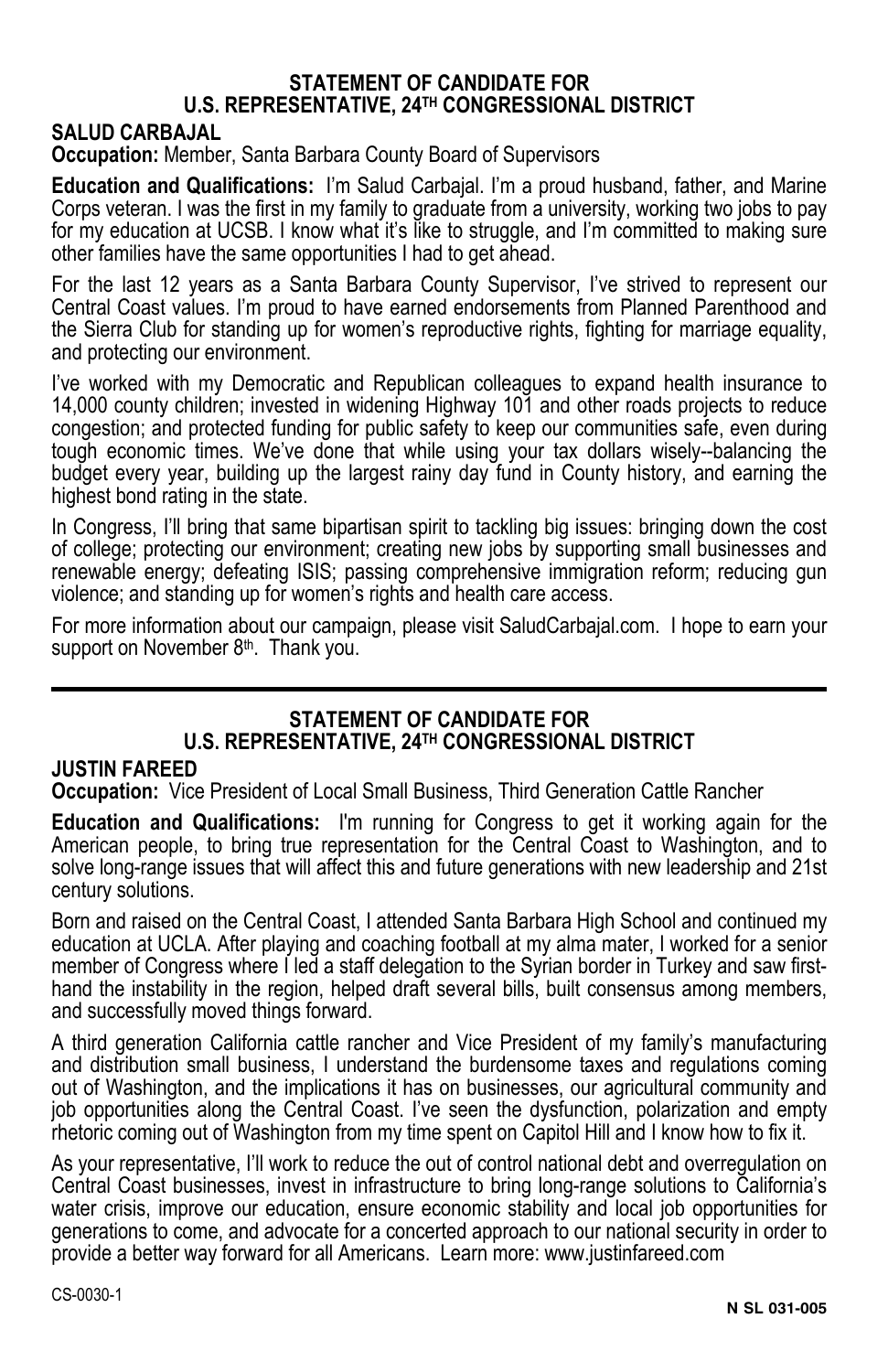#### **DECLARACIÓN DEL CANDIDATO A DIPUTADO DE EE. UU., 24.º DISTRITO DEL CONGRESO**

#### **SALUD CARBAJAL**

**Ocupación:** Miembro, Junta de Supervisores del Condado de Santa Barbara

**Educación y competencias:** Soy Salud Carbajal. Soy un orgulloso esposo, padre de familia y veterano del Cuerpo de Marines. Fui el primero de mi familia en graduarme de una universidad mientras trabajaba en dos empleos para pagar mi educación en la UCSB. Sé lo que es tener que luchar y estoy comprometido para que otras familias tengan las mismas oportunidades que tuve para salir adelante.

Durante los últimos 12 años como Supervisor del Condado de Santa Barbara, he luchado para representar nuestros valores de la Costa Central. Estoy orgulloso de haberme ganado los apoyos de Planned Parenthood y Sierra Club por luchar por los derechos reproductivos de las mujeres, luchar por el matrimonio igualitario y por proteger el medio ambiente.

He trabajado junto con mis colegas demócratas y republicanos para ampliar el seguro médico a 14,000 niños del condado; invertir en la ampliación de la Autopista 101 y otros proyectos de caminos para reducir la congestión; y he protegido el financiamiento para la seguridad pública para mantener nuestras comunidades seguras, incluso durante tiempos económicos difíciles. Lo hemos hecho mientras usamos sus dólares de impuestos con prudencia; equilibramos el presupuesto todos los años, creamos el fondo para días lluviosos más grande en la historia del condado y ganamos la calificación de bonos más alta en el estado.

En el Congreso, llevaré ese mismo espíritu bipartidista para afrontar los problemas graves: reducir el costo de la universidad; proteger nuestro medio ambiente; crear nuevos empleos al apoyar a los pequeños negocios y la energía renovable; vencer a ISIS; pasar una reforma migratoria integral; reducir la violencia relacionada con las armas y luchar por los derechos de las mujeres y el acceso a la atención médica.

Para más información sobre nuestra campaña, visite SaludCarbajal.com. Espero ganar su apoyo el 8 de noviembre. Gracias.

#### **DECLARACIÓN DEL CANDIDATO A DIPUTADO DE EE. UU., 24.º DISTRITO DEL CONGRESO**

#### **JUSTIN FAREED**

**Ocupación:** Vicepresidente de empresa local pequeña, Ganadero de tercera generación

**Educación y competencias:** Me postulé al Congreso para hacerlo trabajar de nuevo para los americanos, para llevar una representación verdadera de la Costa Central a Washington y para resolver los problemas a largo plazo que afectarán a esta generación y a las generaciones futuras con liderazgo nuevo y soluciones del siglo 21.

Nací y crecí en la Costa Central, asistí a la Escuela Secundaria de Santa Barbara y continué mi educación en la UCLA. Después de jugar y ser entrenador del equipo de futbol americano en mi alma mater, trabajé para un alto miembro del Congreso donde dirigí la delegación del personal a la frontera siria en Turquía y fui testigo de primera mano de la inestabilidad de la región, ayudé a preparar varias propuestas de ley, construí consensos entre los miembros y llevamos con éxito las cosas hacia adelante.

Como ganadero de tercera generación en California y Vicepresidente del negocio familiar de manufactura y distribución, entiendo sobre los impuestos y regulaciones agobiantes que provienen de Washington y las implicaciones que tienen en los negocios, nuestra comunidad de agricultores y las oportunidades de empleo en toda la Costa Centra. He visto la disfunción, polarización y retórica vacía que viene de Washington por el tiempo que pase en Capitolio y sé cómo arreglarlas.

Como su representante, trabajaré para reducir la deuda nacional que esta fuera de control y la sobreregulación a los negocios de la Costa Central, invertir en infraestructura para traer soluciones de largo plazo para la crisis de agua en California, mejorar nuestra educación, garantizar la estabilidad económica y las oportunidades de empleos locales para las generaciones por venir e impulsaré un enfoque coordinado para nuestra seguridad nacional para proporcionar un mejor camino para avanzar para todos los americanos. Para obtener más información: www.justinfareed.com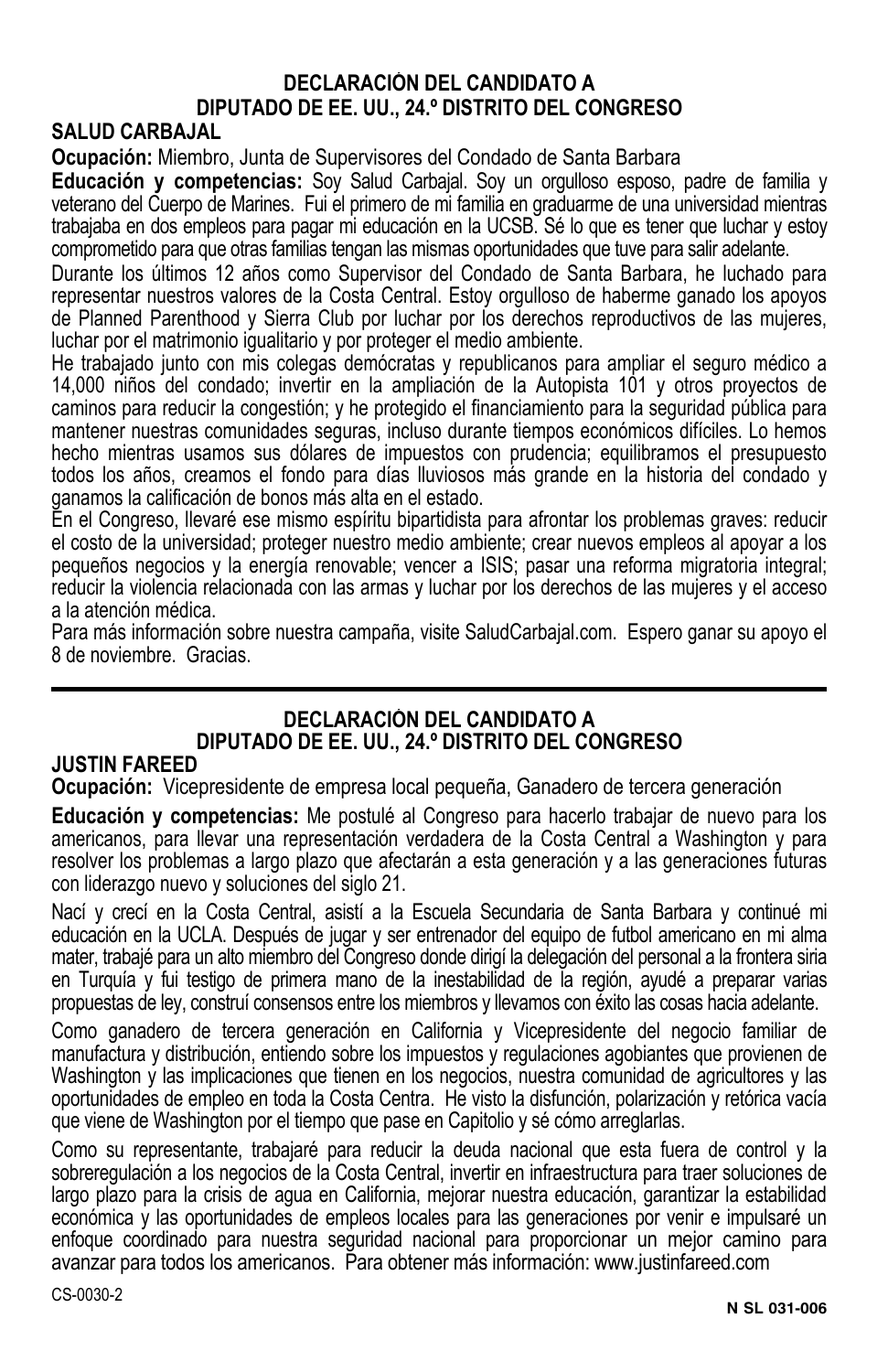#### **STATEMENT OF CANDIDATE FOR STATE SENATOR, 17TH DISTRICT**

#### **BILL MONNING Age: 65 Occupation: CA State Senator**

**Education and Qualifications:** Eight years ago, you sent me to Sacramento to make a difference, and I am proud of what we have been able to accomplish together. Since joining the State Legislature, I've authored over 80 bills signed into law by the Governor, including the ground-breaking End of Life Options Act to give terminally ill patients a compassionate way to take control of their own lives – subject to strict guidelines.

After years of hard work with many key partners, the new California Central Coast Veterans Cemetery is scheduled to open this fall. My legislation in Sacramento and ability to secure funding helped break the logjam to honor those who served our nation with a final resting place, fulfilling a promise made over two decades ago.

In Sacramento, we've passed balanced, on-time budgets six years in a row and put the State's fiscal house in order. We've made great strides toward tackling our State's pension obligations while restoring critical funding to education, healthcare, and public safety. I've earned the highest ratings from the California Labor Federation, the California League of Conservation Voters, the Sierra Club, and the Consumer Federation of California.

While our economy has recovered since the Great Recession, we must continue to focus on creating jobs by strengthening the backbones of our local economy: agriculture, tourism, and our educational institutions.

That's why I'm asking you to send me to the State Senate for another term. Please visit www.billmonning.org. I'd be honored by your vote on November 8th. Thank you.

#### **STATEMENT OF CANDIDATE FOR STATE SENATOR, 17TH DISTRICT**

#### **PALMER KAIN** Age: 37

**Education and Qualifications:** During my service in the U.S. Army stationed overseas, I developed a powerful work ethic and was instilled with a deeper commitment to duty, honor and justice. I have built a strong track record as a capable manager of people, resources and logistics while proving myself as a leader who fosters unity and consensus to complete any mission he is chosen to lead. My mission as your next State Senator is to defend the freedom, rights, and quality of life of all citizens of the 17<sup>th</sup> District.

In more than twenty years of experience in local, state, and national politics, I have learned how to create tangible, positive change in a system that often suppresses it. For decades, our district and state have used short-term solutions for long-term problems. The consequences being a rise in crime, homelessness, unemployment, tax rates, public corruption and inequality. We cannot afford to be complacent anymore. Sacramento has no long-term sustainable action plans, I do.

Sacramento has chosen to serve the needs of special interest groups while neglecting the people of California. I will return the power back to the people, to usher in a new era of transparency, accountability, and community engagement in politics. There is a new day dawning in California. Visit palmerkain.org to see my vision and plan. Vote for Palmer Kain on November 8, and I promise to work hard in your best interest as your next State Senator. Let's shatter the status quo and transform California together.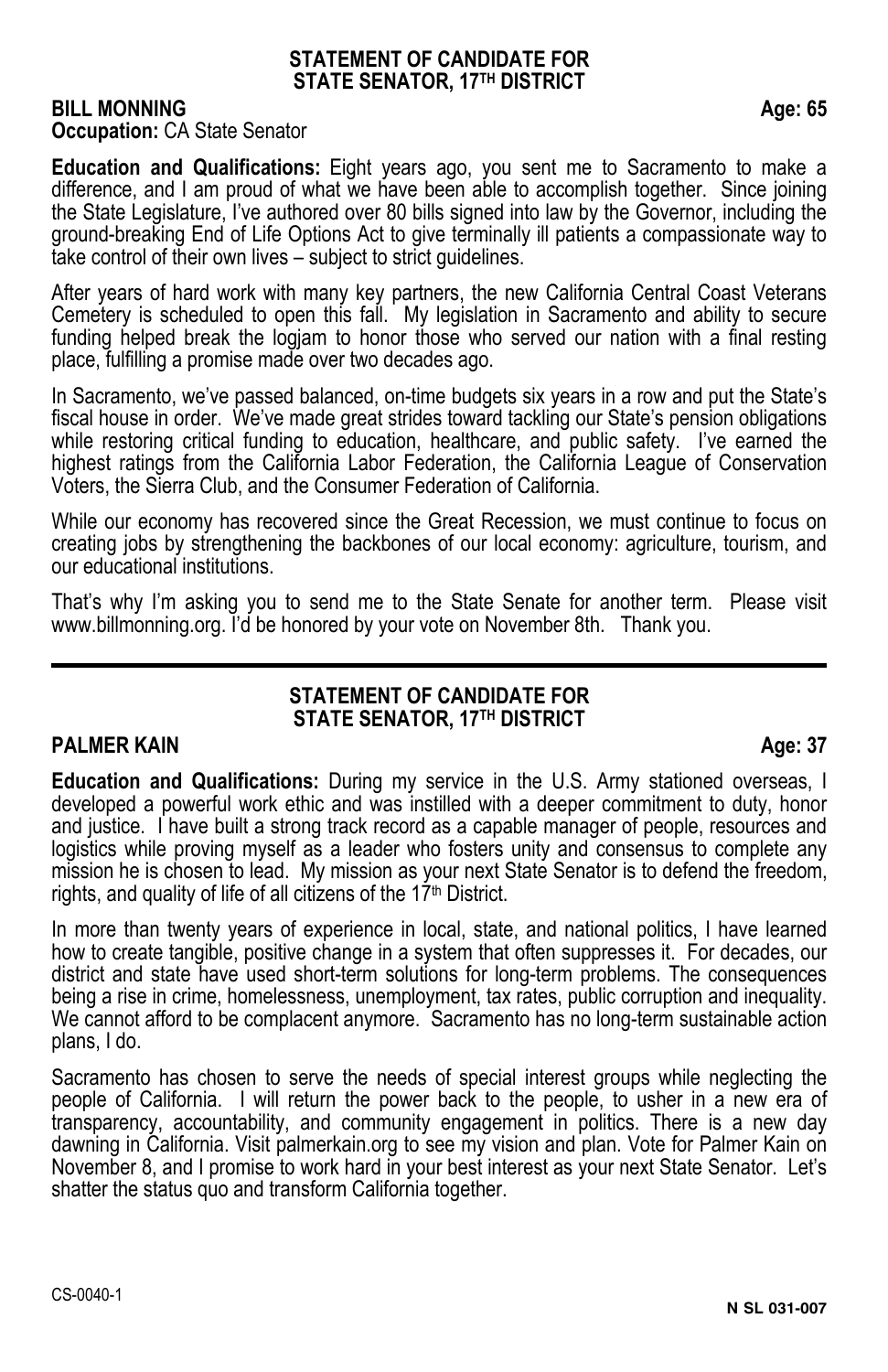#### **DECLARACIÓN DEL CANDIDATO A SENADOR ESTATAL, 17.º DISTRITO**

#### **BILL MONNING** Edad: 65

**Ocupación:** Senador por el Estado de CA

**Educación y competencias:** Hace ocho años, usted me envió a Sacramento para hacer una diferencia y estoy orgulloso de lo que hemos podido lograr juntos. Desde que me uní a la legislatura estatal, he sido el autor de más de 80 proyectos de ley que fueron promulgados por el Gobernador, incluida la Ley de Opciones al Término de Vida para darles a los pacientes terminales una forma compasiva para que tengan control sobre sus propias vidas - sujeto a pautas estrictas.

Después de años de trabajo arduo con muchos socios claves, está programada para el otoño la apertura del nuevo Cementerio para Veteranos de la Costa Central de California. Mi legislación en Sacramento y mi habilidad para asegurar financiamiento ayudaron a romper el bloqueo para honrar a aquellos que sirvieron a la nación con un lugar en el que pueden descansar finalmente, cumpliendo con la promesa que se hizo hace más de dos décadas.

En Sacramento, aprobamos presupuestos equilibrados y a tiempo por seis años consecutivos y pusimos en orden el sistema fiscal del Estado. Hemos hecho grandes avances para abordar las obligaciones de pensión del Estado mientras recuperamos el importante financiamiento a la educación, atención médica y seguridad pública. Me gané las mejores calificaciones de la Federación de Trabajo de California, la League of Conservation Voters de California, el Sierra Club y la Federación de Consumidores de California.

Aunque nuestra economía se ha recuperado desde la Gran Recesión, debemos seguir concentrándonos en crear empleos al fortalecer la columna vertebral de nuestra economía local: agricultura, turismo y las instituciones educativas.

Por eso, le pido que me envíe al Senado Estatal por otro periodo. Visite la página www.billmonning,org. Sería un honor tener su voto el 8 de noviembre. Gracias.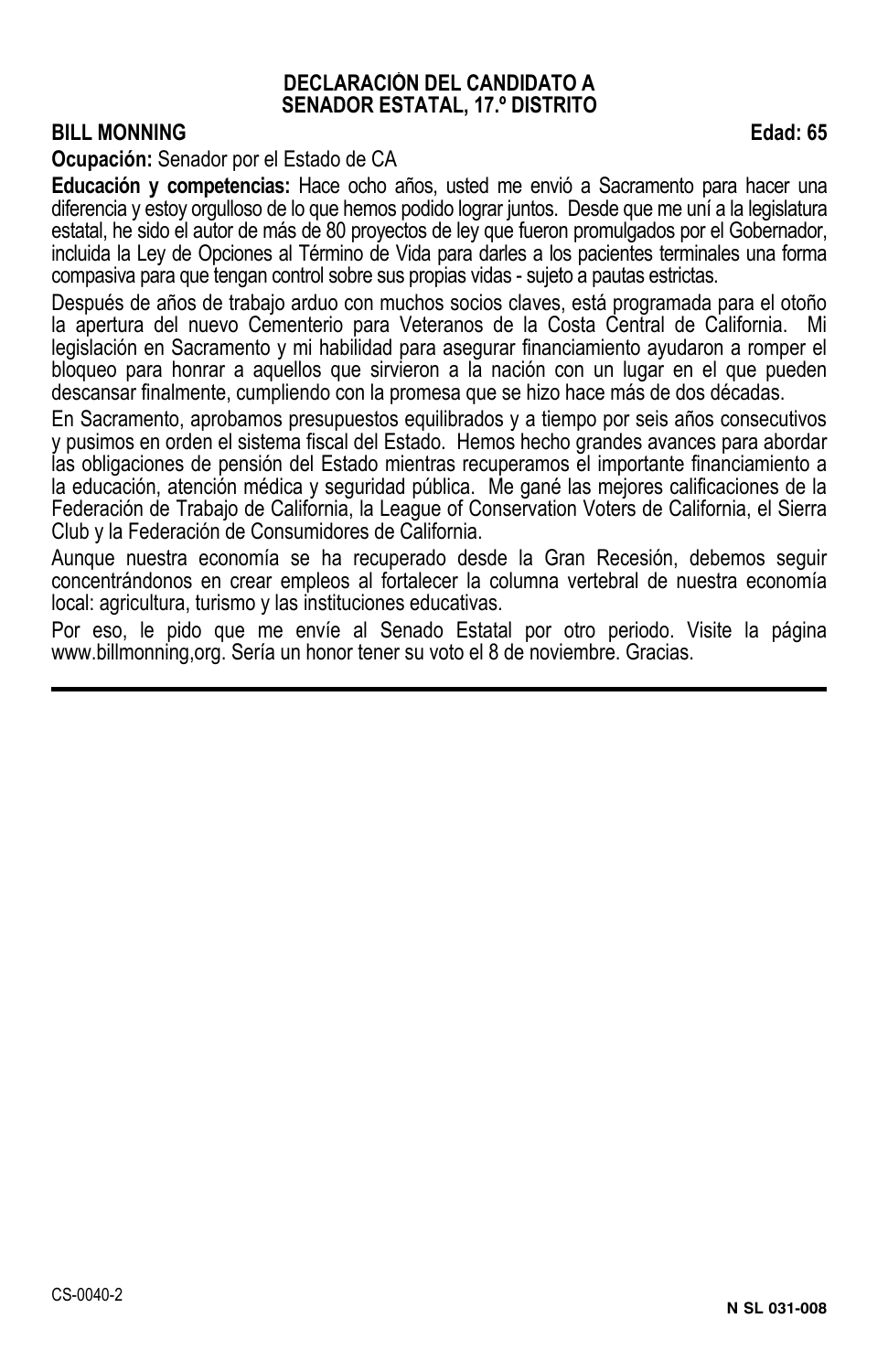#### **STATEMENT OF CANDIDATE FOR MEMBER OF THE STATE ASSEMBLY, 35th DISTRICT**

#### **JORDAN CUNNINGHAM**

**Occupation: Businessman, School Trustee** 

**Education and Qualifications:** It's no secret that Sacramento can do better. I am a policyoriented small businessman, a school trustee, and a former prosecutor. I am running to bring common sense back to our state government and make it work better for families on the Central Coast.

Each year, businesses leave California for more business-friendly states, taking good jobs with them. It's time to turn the tide. The California Small Business Association supports my vision for a growing economy. They know that I will use my experience as past President of the Central Coast Taxpayers Association to fight the tax increases and regulatory burdens that are costing us jobs.

Failed policies from Sacramento have endangered our neighborhoods. As a former prosecutor, I know what we need to make our community safer. District Attorney Dan Dow and Sheriff Ian Parkinson have endorsed me because of my dedication to public safety.

California's future workforce is a direct product of our education system. We must do everything we can to support our schools, and to make our public colleges affordable for working families. I have worked with students, parents, and teachers as a school trustee. This election cycle I am one of the only candidates in the state endorsed by both the California Teachers Association and the California Charter School Association because of my pragmatic vision for improving our schools.

I will be accountable to you, providing common-sense leadership and a voice for the Central Coast and our values. I hope to earn your vote.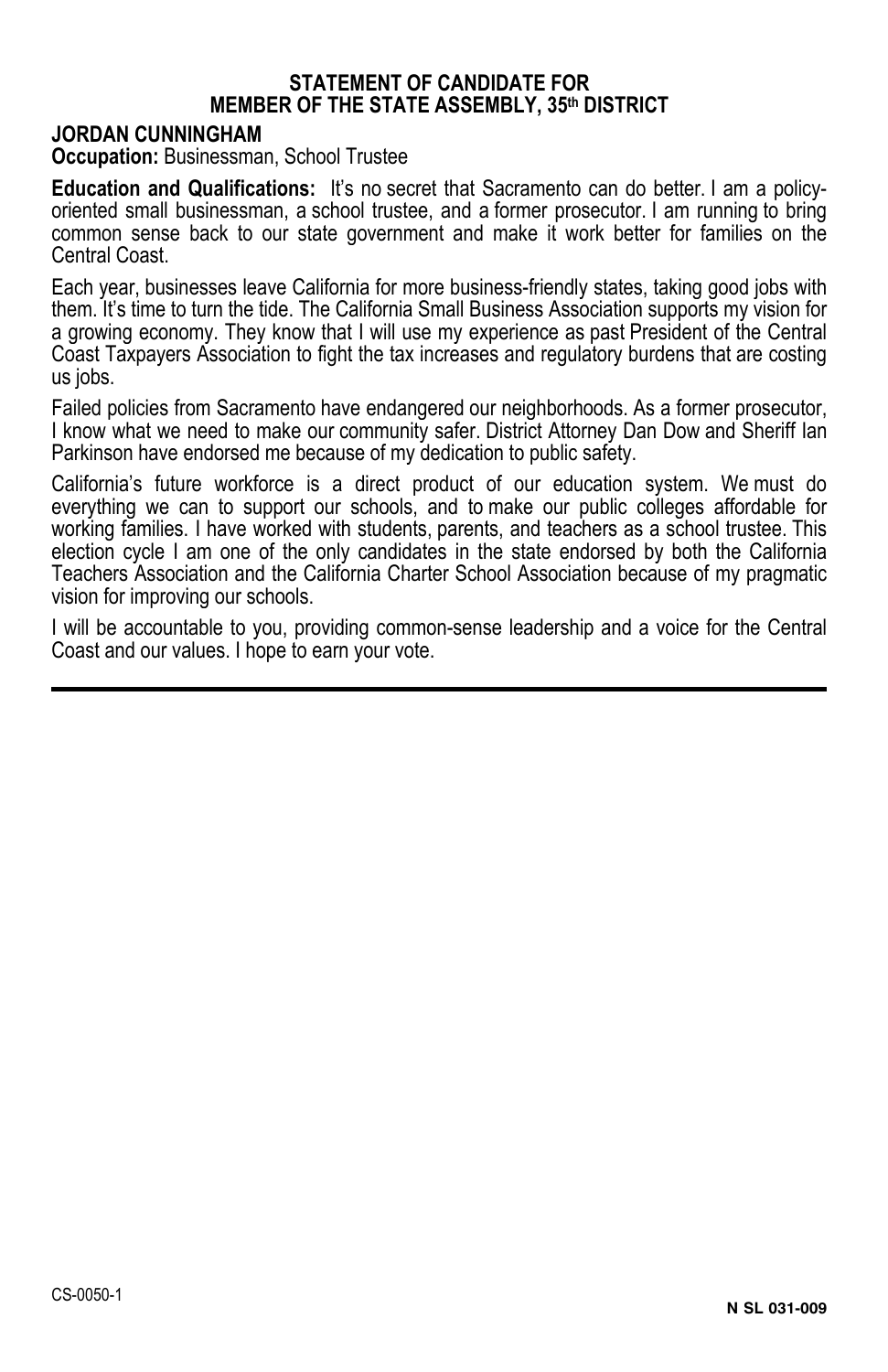#### **STATEMENT OF CANDIDATE FOR GOVERNING BOARD MEMBER Templeton Unified School District**

#### **TED DUBOST AGE: 37**

#### **Occupation:** Farmer, Surveyor

**Education and Qualifications:** My family settled in Adelaida in 1882 and are sixth generation north county residents with one child in school currently and a second coming. With a degree in Economics from UCSD, I own and operate a dry farmed vineyard and my wife and I own two local businesses. My father was superintendent of Templeton Schools and my mother is a teacher, fostering my tremendous respect for professional educators.

 I am a strong supporter of college prep academics and advocate for Advanced Placement courses. Working in the agriculture industry, I understand the vital role FFA plays in our county and economy. As an all-league volleyball player, I view athletics as another key component in preparing well-rounded students, with safety of paramount importance. Fine arts add immeasurable value to our quality educational program. Embracing technology without over reliance on it is a priority. Managing the upcoming THS and TES construction projects will allow us to fully support our students in all of these areas.

 I believe in community service and seek election with no agenda other than to serve. I promise to be a fair minded, fully informed, fiscally frugal advocate for Templeton and would be honored to have your support.

#### **STATEMENT OF CANDIDATE FOR GOVERNING BOARD MEMBER Templeton Unified School District**

#### **JAN NIMICK** Age: 45

**Occupation: Electric Utility Director** 

**Education and Qualifications:** As a parent with one child recently graduated from Templeton High School, and four children still in Templeton schools, I am personally invested in this district. As a manager in the electric utility industry responsible for accredited industrial training programs in operations, maintenance, and engineering, I bring an understanding of how learning empowers people to achieve results. I will also bring to this position an understanding of business and organizational effectiveness. I believe in transparency, respect, and accountability. I look forward to working for our community to ensure our children continue to receive the best education possible, so that they are well prepared for the future.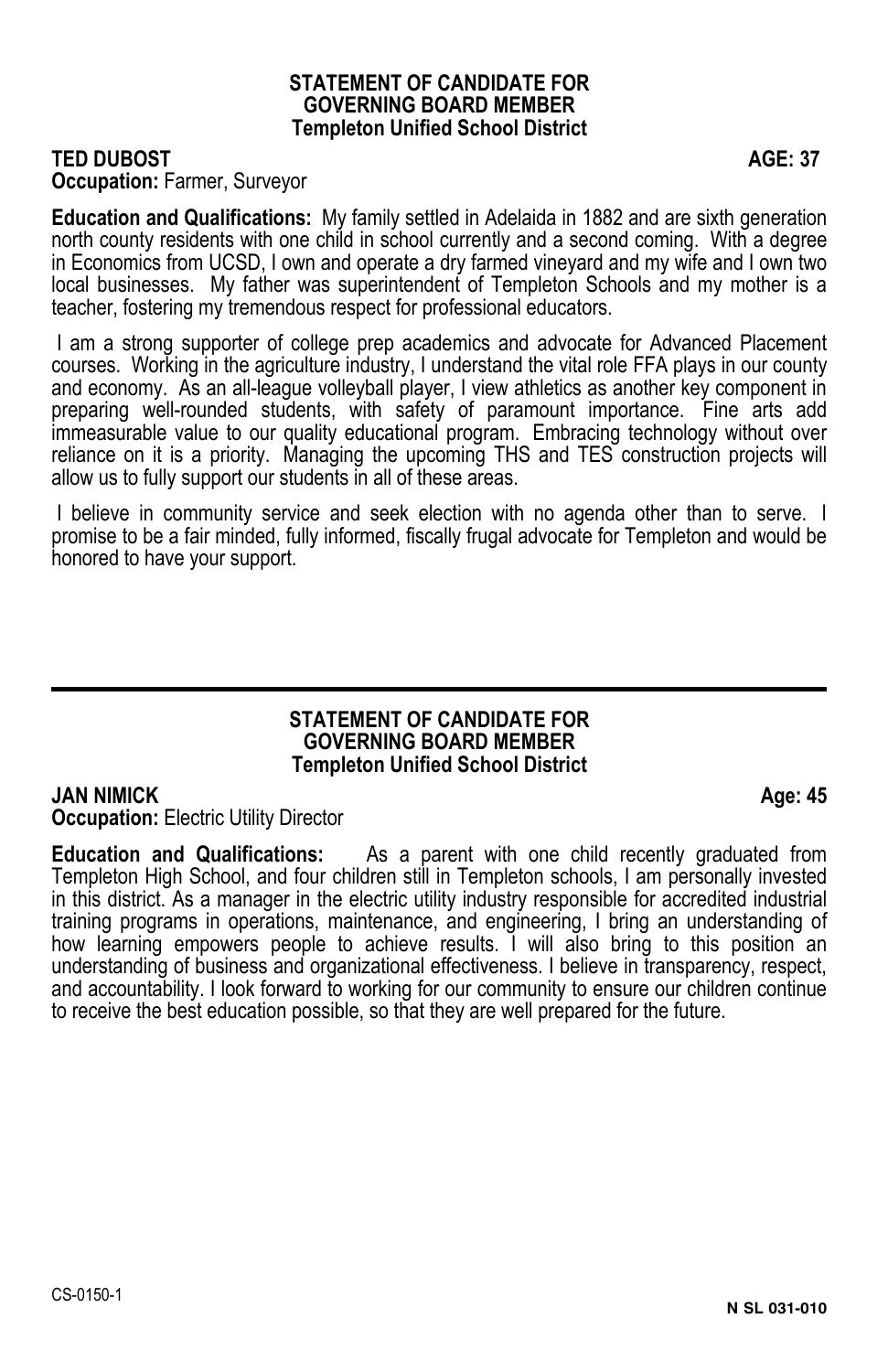#### **STATEMENT OF CANDIDATE FOR GOVERNING BOARD MEMBER Templeton Unified School District**

#### **NELSON YAMAGATA**

**Occupation:** Physician

**Education and Qualifications:** I spent my K-12 years in the Los Angeles School District and earned a BS at UCLA plus a MD at UC Irvine. I appreciated my opportunities along the way and am a staunch advocate for public education.

My family moved to Templeton in 2000, and my sons both excelled within the Templeton Unified School District (TUSD). I served as a trustee of the School Board from 2010-14 and witnessed first hand the staff's effort and hard work in providing a rewarding experience for our children. It is a great school system, and I am proud to have contributed.

Today, the challenges the district faces are similar and still require community support. We need to continue to empower our best and brightest and keep our schools distinguished.

I am ready to be part of the team again, and I ask for your support.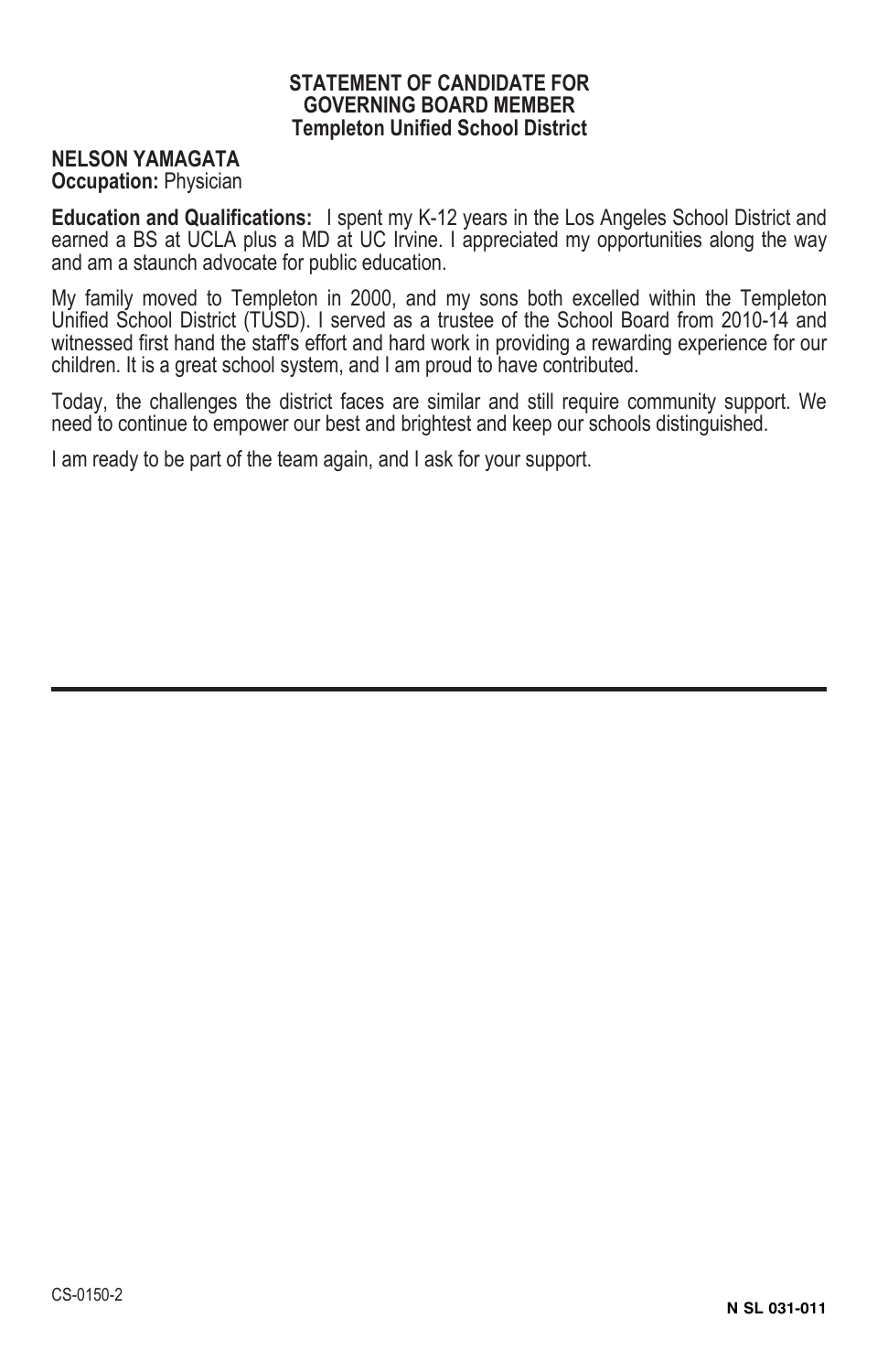#### **STATEMENT OF CANDIDATE FOR BOARD OF SUPERVISORS, 1st DISTRICT**

#### **JOHN PESCHONG**

**Occupation:** Small Independent Businessman

**Education and Qualifications:** San Luis Obispo County is my home. It is where my wife and I are raising our family and it's where I started my business. As an active 4-H parent, the former President of the California Mid-State Fair Board of Directors, and President of the Central Coast Taxpayers Association I understand firsthand why our community is so special.

We need a Supervisor who will work to maintain and improve the quality of life in San Luis Obispo County while standing up against increased taxes and the criminal behavior of street gangs.

I am a strong supporter of property rights and the protections given under Proposition 13 and that is why the Howard Jarvis Taxpayers Association supports my campaign for Supervisor.

I am willing to give law enforcement the resources they need to combat gang activity in every corner of our county and that is why District Attorney Dan Dow supports me.

I am proud to have earned the support from a broad coalition of community leaders that includes John Lacey, Assessor Tom Bordonaro, Supervisor Debbie Arnold and Supervisor Lynn Compton.

I would be honored to have your support.

If you have questions please call me at (805) 440-7818.

#### **STATEMENT OF CANDIDATE FOR BOARD OF SUPERVISORS, 1st DISTRICT**

#### **STEVEN W. MARTIN**

**Occupation:** Paso Robles Mayor, Local Businessman

**Education and Qualifications:** The future of our County starts now: Water, jobs, roads, public safety, homeless solutions, medical services, fiscal responsibility, civil discourse. I am committed to finding the best solutions for all of us, not just a few narrow interest groups.

Twice Mayor of Paso Robles with a lifetime of public service in the North County, I am the local experienced leader with a track record of success providing a rational, balanced approach to critical issues. I have established productive working relationships with community leaders and elected officials around the County. I represent your best interests without partisan or ideological bickering. I listen, lead, and communicate.

I am a lifelong North County resident. My wife and I have two grown daughters. We have lived in Paso Robles since 1973. I own a small business and understand the challenges faced by business owners and working families.

The issues we face are complex. Balance and rational decision-making are critical elements for the Board of Supervisors. I provide those elements. Find out more at SteveMartinForSupervisor.com.

I see a bright future for San Luis Obispo County. That future starts now. I respectfully ask for your vote.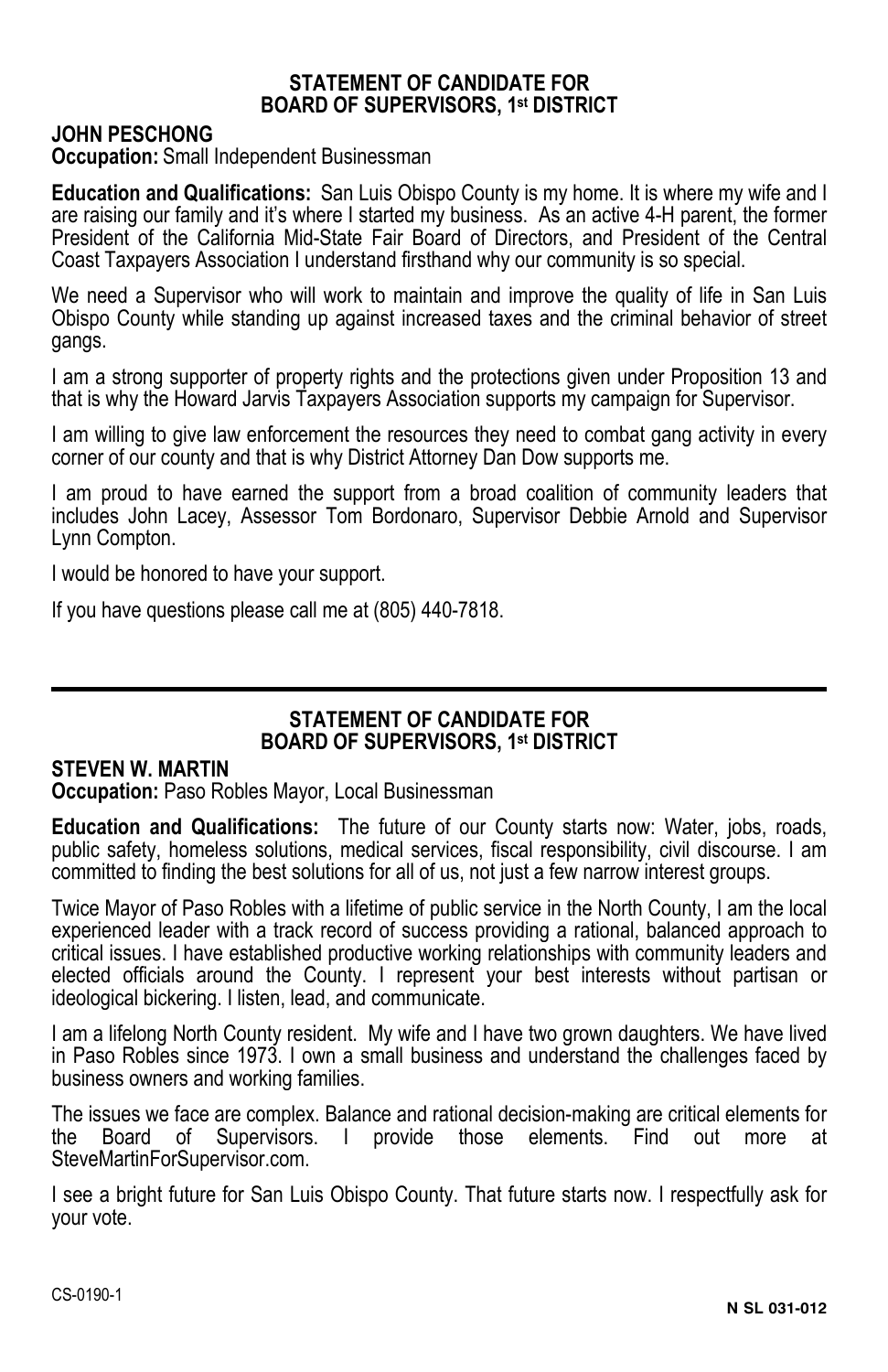#### **DECLARACIÓN DEL CANDIDATO A LA JUNTA DE SUPERVISORES, 1.° DISTRITO**

#### **JOHN PESCHONG**

**Ocupación:** Pequeño empresario independiente

**Educación y competencias:** El Condado de San Luis Obispo es mi hogar. Es donde mi esposa y yo estamos criando a nuestra familia y es donde comencé mi negocio. Como padre 4-H activo, ex Presidente de la Junta de Directores de la Feria del Centro de California y Presidente de la Asociación de Contribuyentes de la Costa Central, entiendo de primera mano por qué nuestra comunidad es tan especial.

Necesitamos un Supervisor que trabaje para mantener y mejorar la calidad de vida en el Condado de San Luis Obispo mientras le haga frente al aumento de impuestos y a la conducta criminal de las pandillas en las calles.

Apoyo firmemente los derechos de propiedad y las protecciones otorgadas mediante la Propuesta 13 y es por eso que la Asociación de Contribuyentes Howard Jarvis apoya mi campaña para Supervisor.

Estoy dispuesto a proporcionar a los oficiales de la ley los recursos que necesitan para combatir la actividad de pandillas en cada esquina de nuestro condado, y por esto el Fiscal de Distrito Dan Dow me apoya.

Estoy orgulloso de haber ganado el apoyo de una amplia coalición de líderes de la comunidad que incluye a John Lacey, el Asesor Tom Bordonaro, la Supervisora Debbie Arnold y la Supervisora Lynn Compton.

Sería un honor para mí contar con su apoyo.

Si tiene preguntas, llámeme al (805) 440-7818.

#### **DECLARACIÓN DEL CANDIDATO A LA JUNTA DE SUPERVISORES, 1.° DISTRITO**

#### **STEVEN W. MARTIN**

**Ocupación:** Alcalde de Paso Robles, Empresario local

**Educación y competencias:** El futuro de nuestro Condado empieza ahora: agua, empleos, caminos, seguridad pública, soluciones a las personas sin vivienda, servicios médicos, responsabilidad fiscal, discurso civil. Estoy comprometido a encontrar las mejores soluciones para todos nosotros, no solamente para unos pocos grupos de interés reducidos.

Como Alcalde de Paso Robles en dos ocasiones y con una vida de servicio público en la parte norte del Condado, soy el líder local experimentado con un historial de éxito que proporciona un enfoque racional y equilibrado a los problemas importantes. Establecí relaciones de trabajo productivas con líderes de la comunidad y oficiales electos en todo el Condado. Represento sus mejores intereses sin peleas partidistas o ideológicas. Escucho, dirijo y comunico.

Soy residente de la parte norte del condado toda la vida. Mi esposa y yo tenemos dos hijas adultas. Hemos vivido en Paso Robles desde 1973. Tengo un pequeño negocio y entiendo los desafíos a los que se enfrentan los propietarios de empresas y las familias trabajadoras.

Los problemas a los que nos enfrentamos son complejos. La toma de decisiones equilibrada y racional son elementos importantes para la Junta de Supervisores. Yo proporciono estos elementos. Para más información consulte SteveMartinForSupervisor.com.

Veo un futuro brillante para el Condado de San Luis Obispo. El futuro comienza ahora. Respetuosamente pido su voto.

CS-0190-2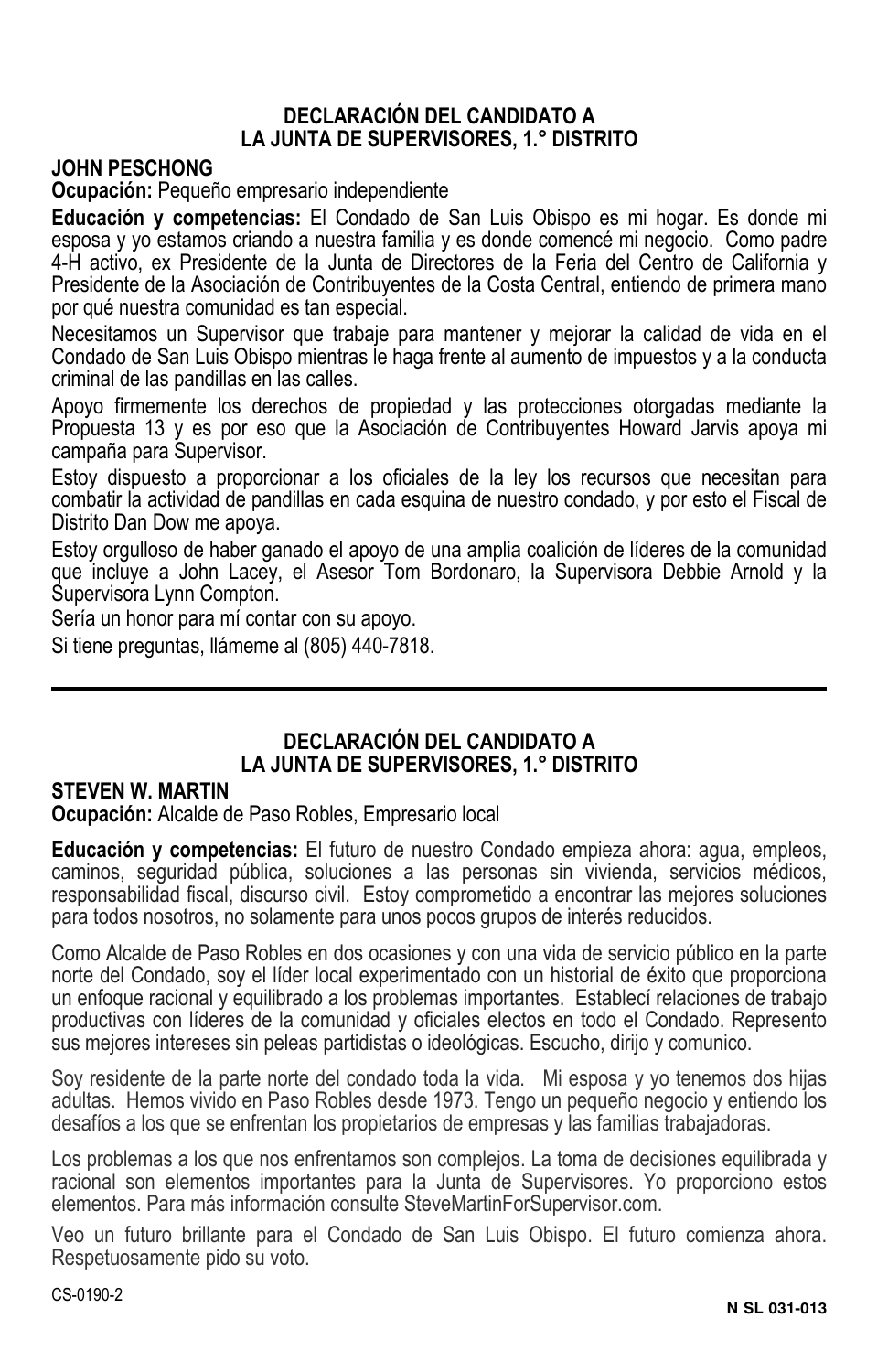## **REASONS WHY YOUR BALLOT WOULD NOT BE COUNTED**

- 1. Ballot arrives after the deadline.
- 2. The I.D. Return Envelope is not signed.

3. The signature on the I.D. Return Envelope does not match the signature on the voter's Affidavit of Registration.

4. The ballot is returned by someone other than the voter or voter's authorized agent.

5. The ballot is returned without the I.D. Return Envelope.

**ASSISTANCE FOR THE HEARING OR VISUALLY IMPAIRED VOTER:** The Secretary of State's Office has a TDD (Telecommunications Device for the Deaf) to provide elections information: 1-800-833-8683 (1-800-TDD-VOTE). For the visually impaired, audio recordings and large print format of the state ballot measures and audio recordings of local measures and candidates are available from the Clerk-Recorder Department. Call for more information.

**AUTOMARK:** The AutoMARK ballot marking device will be available for use at the Clerk-Recorder's Office in San Luis Obispo 22 days prior to the election and will be available at the polls on Election Day. The marking device is designed to assist voters with disabilities, such as vision or dexterity impairments, in marking their ballots. Call for more information.

**PERMANENT VOTE-BY-MAIL STATUS:** Voters with Permanent VBM Status are sent ballots for each election in which they are entitled to vote, as long as they remain on the Permanent Vote by Mail list. If you fail to return your voted ballot for four consecutive statewide general elections your name will be removed from the Permanent Vote by Mail List and you will need to reapply.

**VOTE-BY-MAIL LOOK-UP ON THE WEB:** Check the status of your returned VBM ballot on the Internet at www.slovote.com

### **Contact Information on the Front Cover**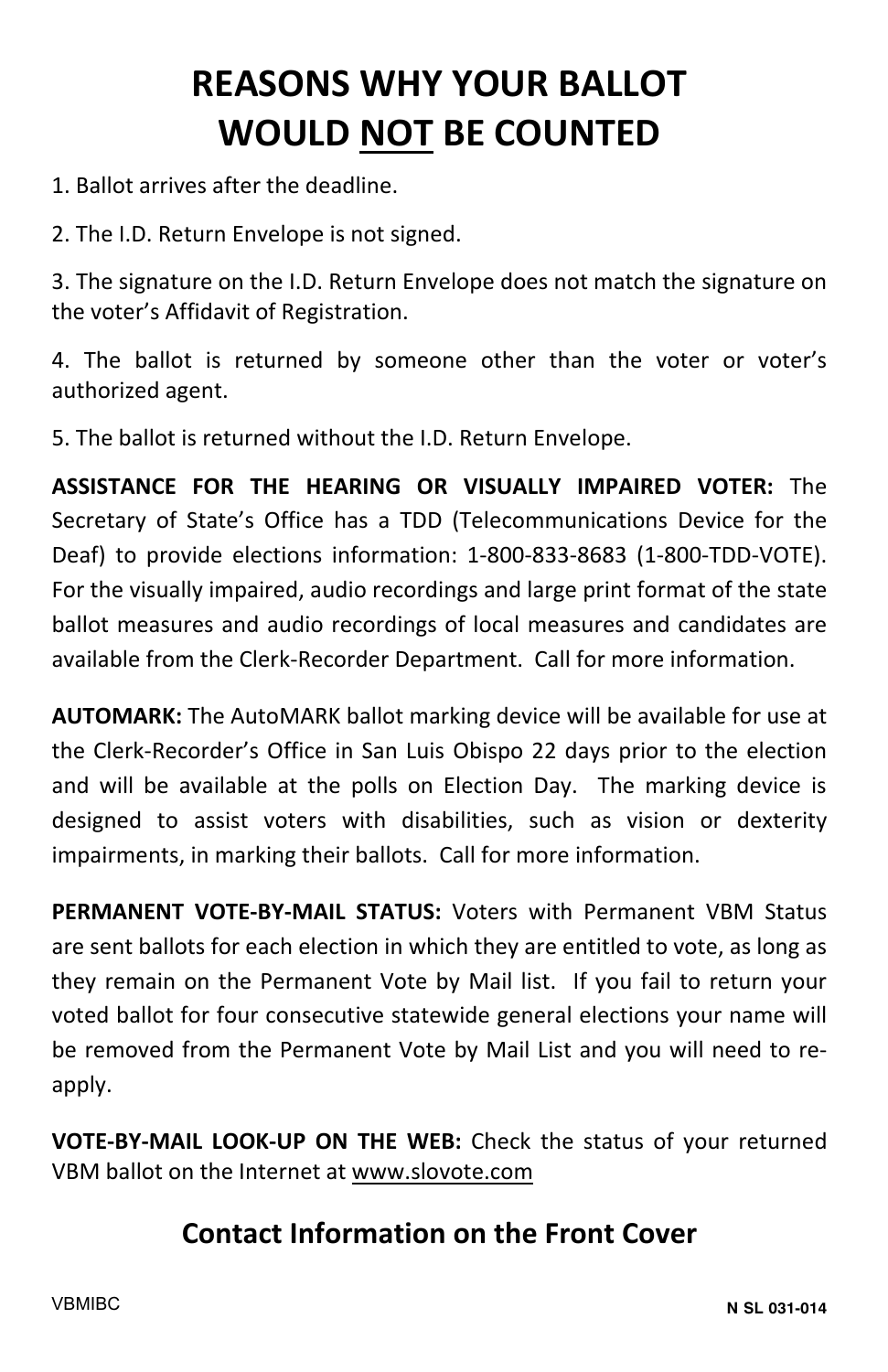#### **ELECTION DAY: November 8, 2016 Polls open at 7 A.M. and close at 8 P.M. Since Poll Locations may change every election, please pay careful attention where you can drop off your Vote-By-Mail ballot on Election Day:**

#### **North County**

San Miguel Community Bldg. 256 13th St San Miguel

Heritage Ranch Senior Ctr. 4880 Heritage Ranch Rd Paso Robles

Paso Robles Community Church 2706 Spring St. Paso Robles

Plymouth Cong. Church 1301 Oak St Paso Robles

Shandon Community Bldg 195 N Second St Shandon

Creston Fire Station 6055 Webster Rd Creston

Estrella Warbirds Museum 4251 Dry Creek Rd Paso Robles

Grace Baptist Church 535 Creston Rd Paso Robles

Centennial Park 600 Nickerson Dr Paso Robles

Highlands Church 215 Oak Hill Rd Paso Robles

Paso Robles Vets Hall 240 Scott St. Paso Robles

Paso Robles Temple Assoc. Shine Hall 320 Sherwood Rd Paso Robles

Templeton Hills Seventh-Day Adventist Church 930 Templeton Hills Rd **Templeton** 

Templeton Community Building 601 Main St Templeton

Atascadero Gospel Chapel 8205 Curbaril Atascadero

Community Church of Atascadero 5850 Rosario Ave Atascadero

Atascadero Elks Lodge 1516 El Camino Real Atascadero

St Luke's Episcopal Church 5318 Palma Ave Atascadero

Berean Bible Church 9325 El Bordo Atascadero

Atascadero Lake Pavilion 9315 Pismo Ave Atascadero

United Methodist Church of Atascadero 11605 El Camino Real Atascadero

Santa Margarita Community Hall Murphy & I St Santa Margarita

#### **South County**

Avila Beach Community **Center** 191 San Miguel St Avila Beach

Shell Beach Vets Hall 230 Leeward Ave Shell Beach

New Life Community Church 990 James Way Pismo Beach

Ramona Garden Park Ctr 993 Ramona Ave Grover Beach

First Presbyterian Church 1830 Farroll Rd Grover Beach

Oak Park Christian Church 386 N. Oak Park Blvd Grover Beach

Grover Beach Community Center 1230 Trouville Ave Grover Beach

Central Coast Baptist Church 192 S. 9th St Grover Beach

South County Regional Center 800 W. Branch St Arroyo Grande

Arroyo Grande Community **Center** 211 Vernon Ave Arroyo Grande

St John's Lutheran Church 959 Valley Rd Arroyo Grande

American Legion Hall 417 Orchard St Arroyo Grande

Gospel Lighthouse of AG 497 Fair Oaks Ave Arroyo Grande

Pismo Coast Association of Realtors 1126 E. Grande Ave Arroyo Grande

Calvery Chapel 1133 Maple St Arroyo Grande

Cypress Ridge Community Bldg 1050 Cypress Ridge Parkway Arroyo Grande

Oceano CSD Office 1655 Front St Oceano

**Continued on next page…**